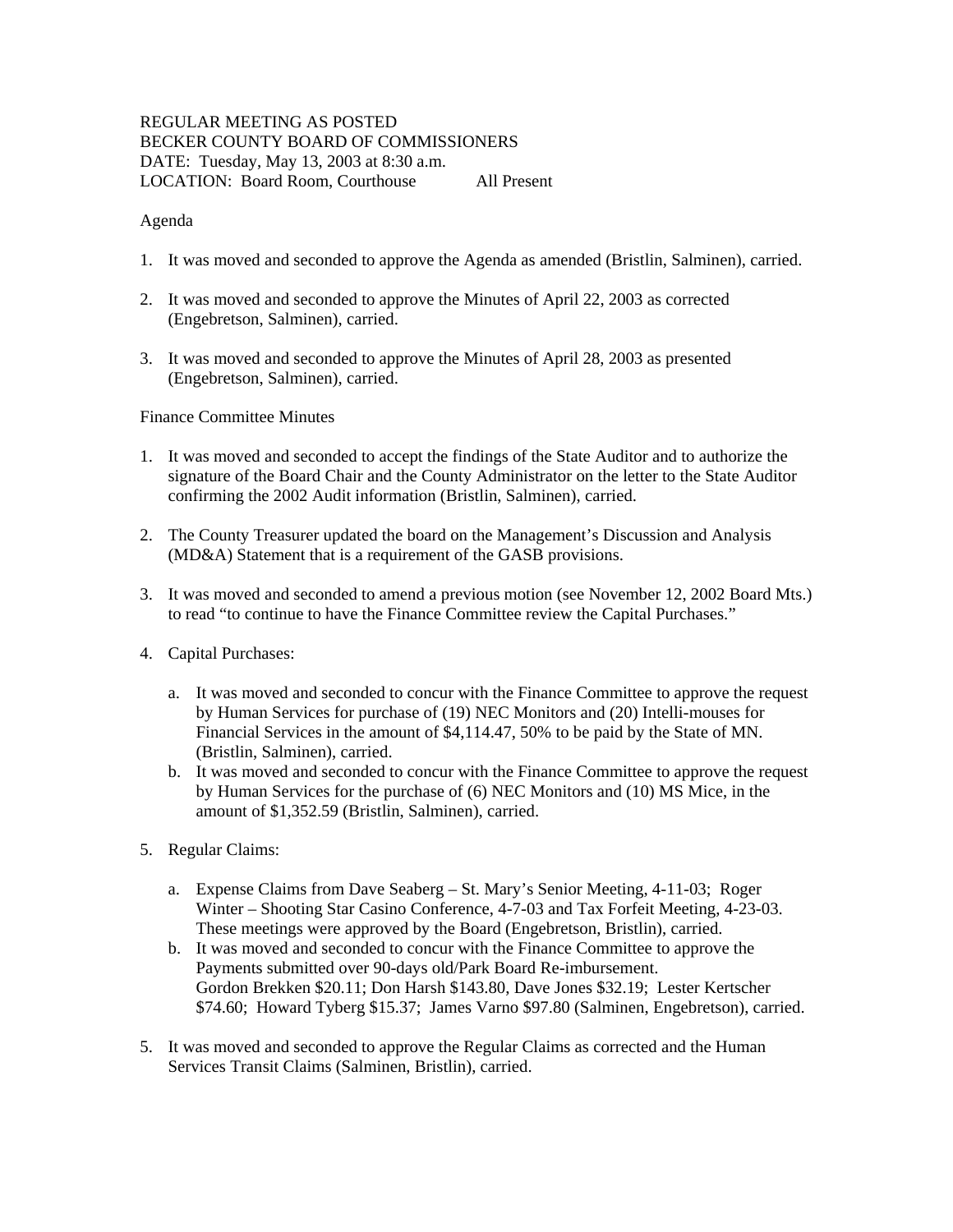#### Auditor

- 1. The County Auditor will be sending reminders for Agenda information on Expense Account Claims and vouchers will be returned for personal payment when SSN's are not supplied.
- 2. It was moved and seconded concur with the Finance Committee to establish (2) Special Revenue Funds for 2002 (Engebretson, Bristlin), carried.
	- 1. Tax-Forfeit
	- 2. Gravel Tax
- 3. It was moved and seconded to concur with the Finance Committee to set the Gravel Tax Fund Budget as recommended by the State Auditors:

| Revenues                           |          | \$170,000 |
|------------------------------------|----------|-----------|
| Expenditures                       |          |           |
| <b>Inter-Governmental Payments</b> | \$51,000 |           |
| <b>Becker County Highway</b>       | 102,000  |           |
| <b>Retained for Reserve</b>        | 17,000   |           |
| Total                              |          | \$170,000 |

- 4. Commissioner Winter reported on the Reclamation Claim. It was discussed at the Highway Committee Meeting on Monday and decided to leave the money in Reclamation.
- 5. Taylor/Swift/Railroad Easement. It was moved and seconded to advertise this property on the Tax-Forfeit Land Auction and list the minimum bid as \$63,000, with additional R/R Lease amount of \$12,000, so it could be sold either way (Bristlin, Engebretson), carried.

#### Assessor

1. The Finance Committee approved the Personnel request from the Assessor to fill the Chief Deputy Assessor Position internally, and a part-time Property Tax Specialist. It was moved and seconded to concur with the Finance Committee to pass Resolution 05-03-1B filling these positions (Engebretson, Bristlin), motion was withdrawn for more information. Nancy Grabanski will be on the Commissioner Agenda and bring the information.

IT Department. Request for Expense Recovery Service/Phones was denied.

Sheriff's Office – Information Only

1. Joe McArthur, Sheriff's Department, will give a 20-minute Power Point presentation on the Smart PSS Software.

Auditor – No Licenses & Permits.

Assessor

1. It was moved and seconded to approve the following Abatements (Engebretson, Salminen), carried.

2003 Tax Payable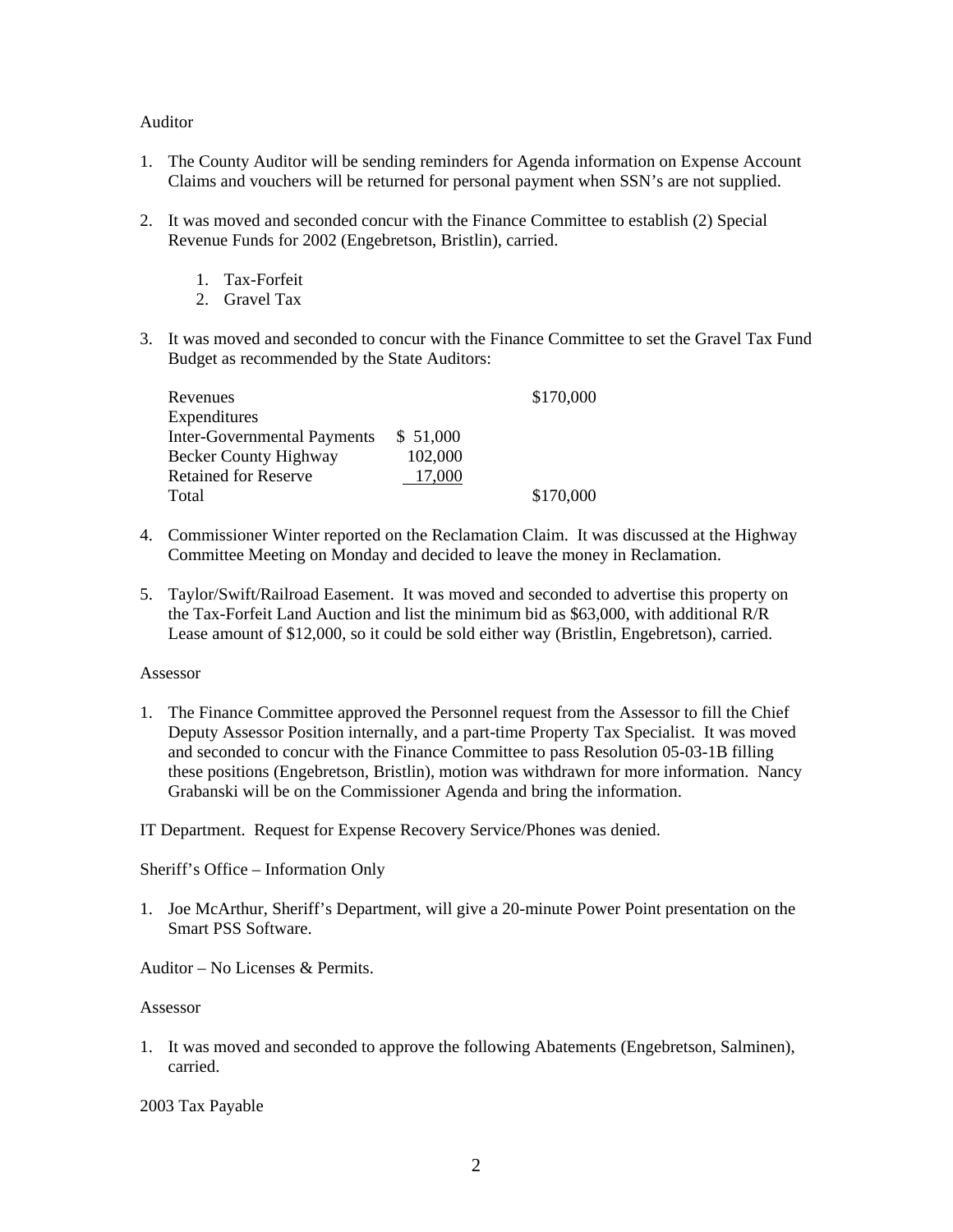| Parcel #         | Twn/Cty              | Amount           | Reason                  |
|------------------|----------------------|------------------|-------------------------|
| 01.0026.000      | Atlanta              | \$418            | <b>Clerical Error</b>   |
| 03.0583.006      | <b>Burlington</b>    | 260              | Homestead               |
| 08.8825.000      | Detroit              | 208              | Detroit                 |
| 11.0133.002      | Evergreen            | 76               | <b>Split Class</b>      |
| 13.0058.001      | Green Valley         | 54               | Homestead               |
| 17.0844.000      | Lake Eunice          | 112              | Homestead               |
| 17.0865.000      | Lake Eunice          | $\boldsymbol{0}$ | Homestead               |
| 17.0866.000      | Lake Eunice          | 0                | Homestead               |
| 19.1224.000      | Lake View            | 494              | Homestead               |
| 21.0081.000      | Osage                | $+140$           | Homestead               |
| 21.0231.000      | Osage                | $\theta$         | Homestead               |
| 27.0178.000      | Savannah             | $+210$           | Homestead               |
| 29.0023.000      | Silver Leaf          | 98               | Homestead               |
| 30.0118.000      | Spring Creek         | $+ 48$           | Homestead               |
| 34.0217.000      | Two Inlets           | $+278$           | Homestead               |
| 47.0050.003      | Audubon City         | 304              | Homestead               |
| 47.0119.000      | <b>Audubon City</b>  | 70               | Homestead               |
| 49.2524.378      | <b>Detroit Lakes</b> | 30               | Correction              |
| 2002 Tax Payable |                      |                  |                         |
| 19.1224.000      | Lake View            | $\overline{0}$   | <b>Abatement Denied</b> |

Sheriff's Department

- 1. It was moved and seconded to approve the Department of Corrections/ Sentencing to Service Agreement, effective July 1, 2003 until June 30, 2005, and authorize the Board Chair and County Administrator to sign the Agreement (Engebretson, Salminen), carried.
- 2. Joe McArthur gave a Power Point presentation of the new software, with Doug Conway assisting. It was moved and seconded to approve the purchase of the SMART PSS Software for use of the Becker County Sheriff's Department and the Letter Memorandum of Understanding with the W.E. Tribal Council and authorize the Board Chair and the County Administrator to sign on behalf of Becker County. Becker County will pay for the one time conversion fee of \$4,000 and \$15,205 yearly maintenance fee for 5-years. W. E. Tribal will pay for the CAD Software System, cost of \$25,505, and Becker County Sheriff's CAD Software System, cost of \$53,037 (Engebretson, Bristlin), carried.
- 3. Menahga Students. A presentation was made by the students concerning a project they are working on for a Contemporary Issues Class. The Board was impressed by the presentation and by consensus gave them an "A." Commissioner Salminen will inform Chip Lohmeier, NRM, of this presentation.

Lutheran Social Services gave an Annual Report of Services.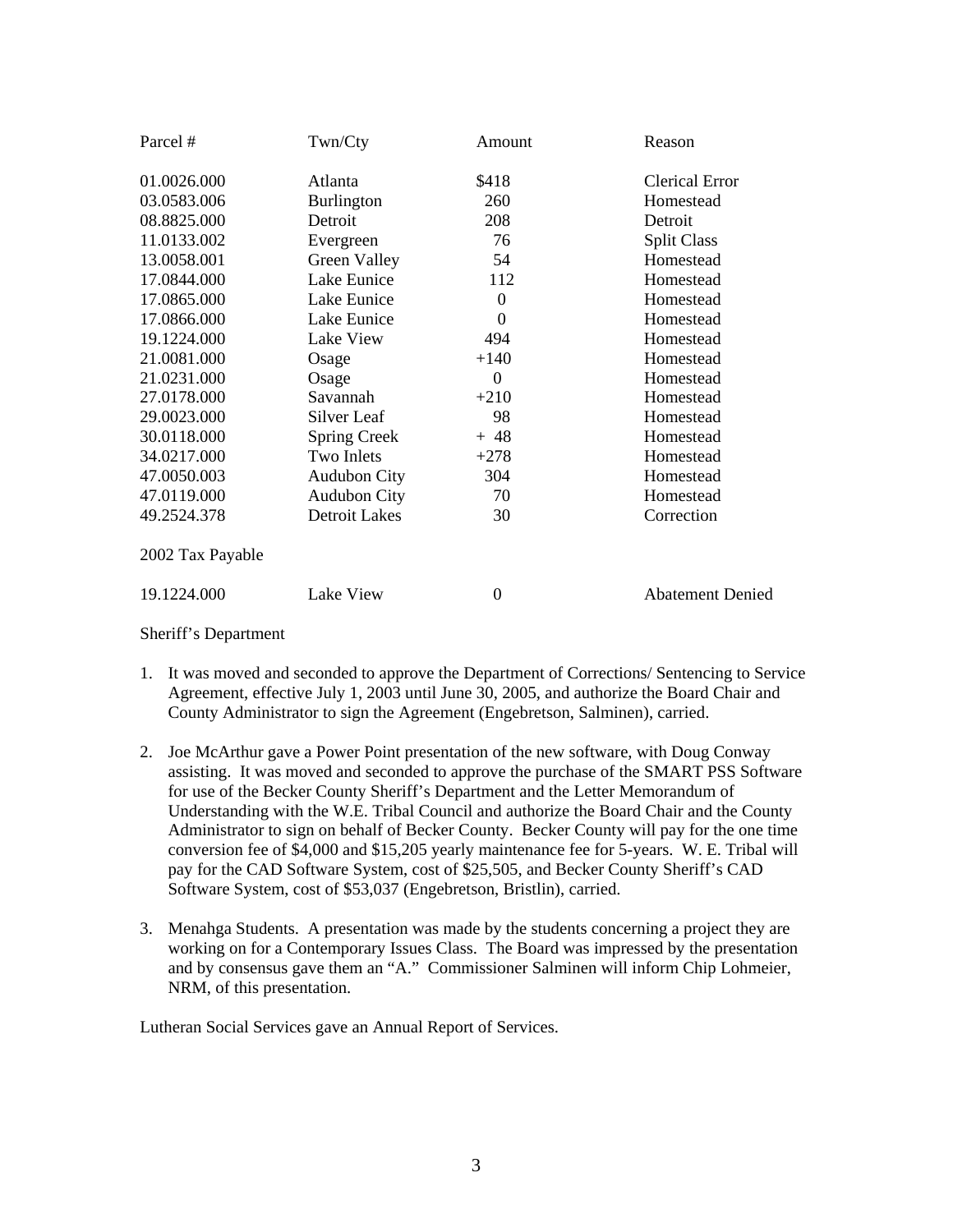# Highway

- 1. It was moved and seconded to approve the Agenda as amended (Engebretson, Salminen), carried.
- 2. The Highway Department presented the Annual Report for 2002. Brad Wentz thanked Kim Kildal for her work on the report. The signed banner for the troops is the focal point on the cover of the report.
- 3. It was moved and seconded to pass Resolution No. DOH 05-03-1J, approving a Cooperative Agreement between Becker County and Wolf Lake Township for the improvement of Wolf Pack Road as a recreational access road under the jurisdiction of the Township and authorizing the Board Chair and the County Administrator to sign on behalf of Becker County (Engebretson, Bristlin), carried.
- 4. It was moved and seconded to pass Resolution No. DOH 05-03-1F, Project SAP 03-622-20, awarding the bid to Sherbrooke Asphalt, Inc., low bidder in the amount of \$810,202.56, and authorizing the Board Chair and the County Administrator to sign on behalf of Becker County (Bristlin, Salminen), carried.
- 5. It was moved and seconded to pass Resolution No. DOH 05-03-1E, Project SAP 03-638-09, awarding the bid to Central Specialties, Inc., low bidder in the amount of \$833,414.60, and authorizing the Board Chair and the County Administrator to sign on behalf of Becker county (Engebretson, Bristlin), carried.
- 6. It was moved and seconded to pass Resolution No. DOH 05-03-1K, concurring with the Review Board to approve reclassifying the combined position of the County Safety Director and Highway Maintenance Technician be changed from a B-3-2 (1) to the classification of C-4-1 (1). This change will begin with the June 2003 pay period (Salminen, Bristlin), carried.
- 7. A request for Highway Maintenance Superintendent reclassifying was discussed and sent back to the Review Board.
- 8. A request to remove a cedar fence from a Retention Pond was discussed. Brad Wentz, Highway Engineer was asked to put together a policy on Retention Ponds and report back to the Board.

## Human Services

- 1. It was moved and seconded to approve the Agenda as amended Salminen, Bristlin), carried.
- 2. Transit Claims were approved in Finance
- 3. It was moved and seconded to authorize Matt Casey to start negotiating for the Transit Grant for 2004 (Salminen, Bristlin), carried.
- 4. It was moved and seconded to pass Resolution No. 05-03-1N, approving to enter into and execute a grant contract through BTD Manufacturing, Inc., to receive an award to Becker County Human Services for summer camps for foster care children and economically deprived children (Salminen, Bristlin), carried.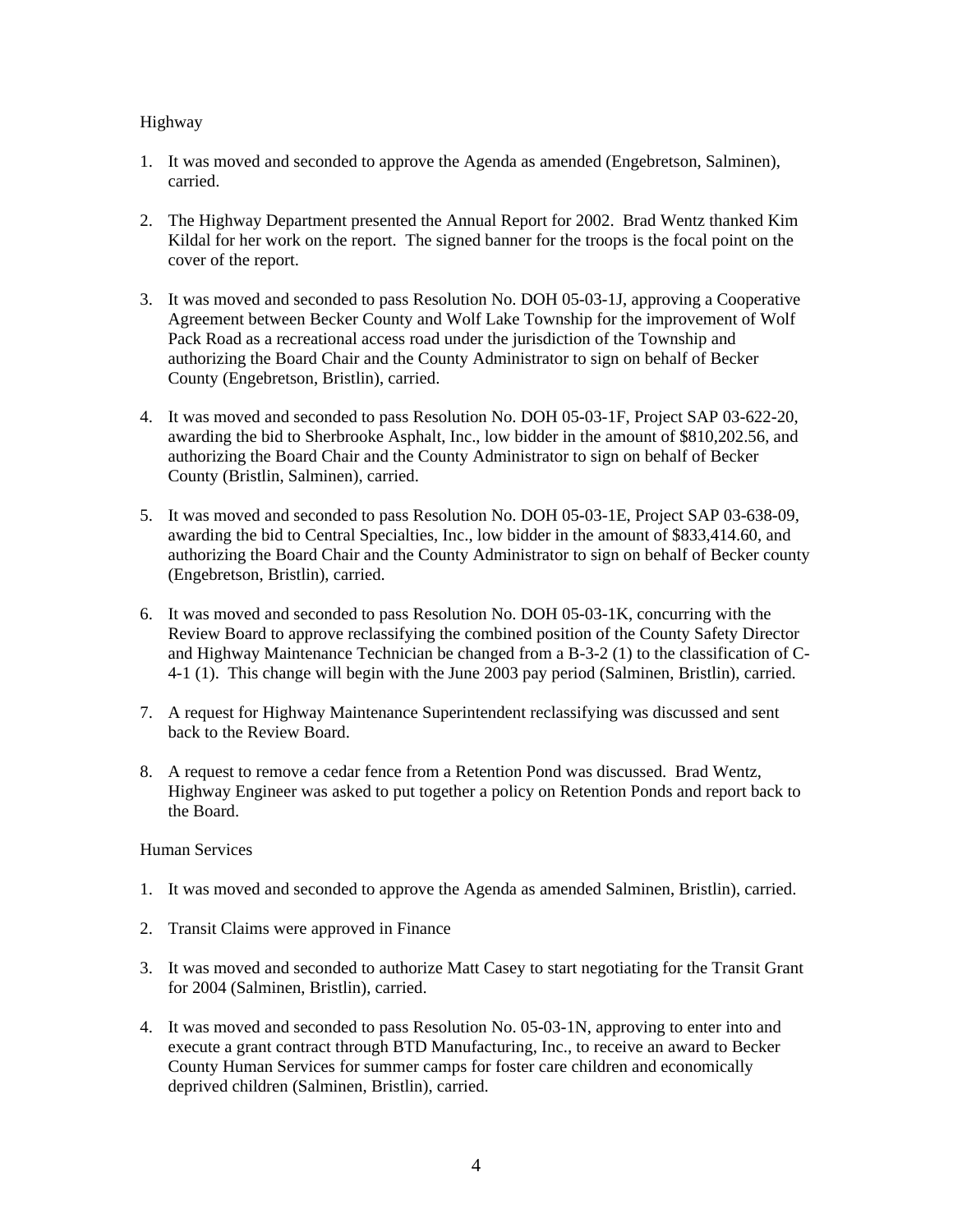- 5. It was moved and seconded to approve the Inner Agency Service Agreement and authorize the Board Chair and the County Administrator's signatures (Engebretson, Bristlin), carried.
- 6. It was moved and seconded to approve participating in a Child Care Research Grant with Hennepin and Brown Counties, Minnesota Department of Children Families and Learning, and the University of Minnesota (Engebretson, Salminen), carried.
- 7. It was moved and seconded to approve the Human Services Claims (Engebretson, Salminen), carried.
- 8. It was moved and seconded to accept the Family Services, Adult Services and Probation Placements Reports (Salminen, Bristlin), carried. Engebretson non-voting.
- 9. It was moved and seconded to accept the Human Services Budget Reductions Amount of \$165,500 from Human Services (Bristlin, Seaberg), carried.

Bill & Bea Purdy – Birchmere Resort

A signup sheet was passed to those in attendance. Bill & Bea Purdy were the spokespersons for the group of concerned citizens regarding taxes on resorts. Bill and Bea made a presentation of how their taxes have increased. Commissioner Winter thanked Bill and Bea for coming to the Board and suggested that a meeting could be held to discuss these issues further some time in August. Commissioner Engebretson said the Legislators would be receptive to meeting with resort owners.

#### Commissioners

1. Reports & Correspondence:

County/City Managers Conference, Brian C. Berg Union Stewards Meeting, Brian C. Berg Talked with Governor Plawenty, Commissioner Salminen

- 2. Appointments:
	- a. It was moved and seconded to approve the re-appointment of Orin Okeson, District 5, to the Pelican River Watershed District Board; and
	- b. The re-appointment of Dave Brainerd, District 4, to the Pelican River Watershed Board (Bristlin, Engebretson), carried.
	- c. It was moved and seconded to consider appointments of others to help the County Administrator to look at rental spaces adjacent to the Courthouse. Commissioners Winters and Bristlin are appointed to the Committee (Salminen, Seaberg), carried.
- 3. Performance Appraisals:
	- a. It was moved and seconded to pass Resolution No. 05-03-1B, abolishing the present Department Head/Supervisor Performance Pay Policy and create a new police due to the proposed changes in the system (Salminen, Engebretson), carried.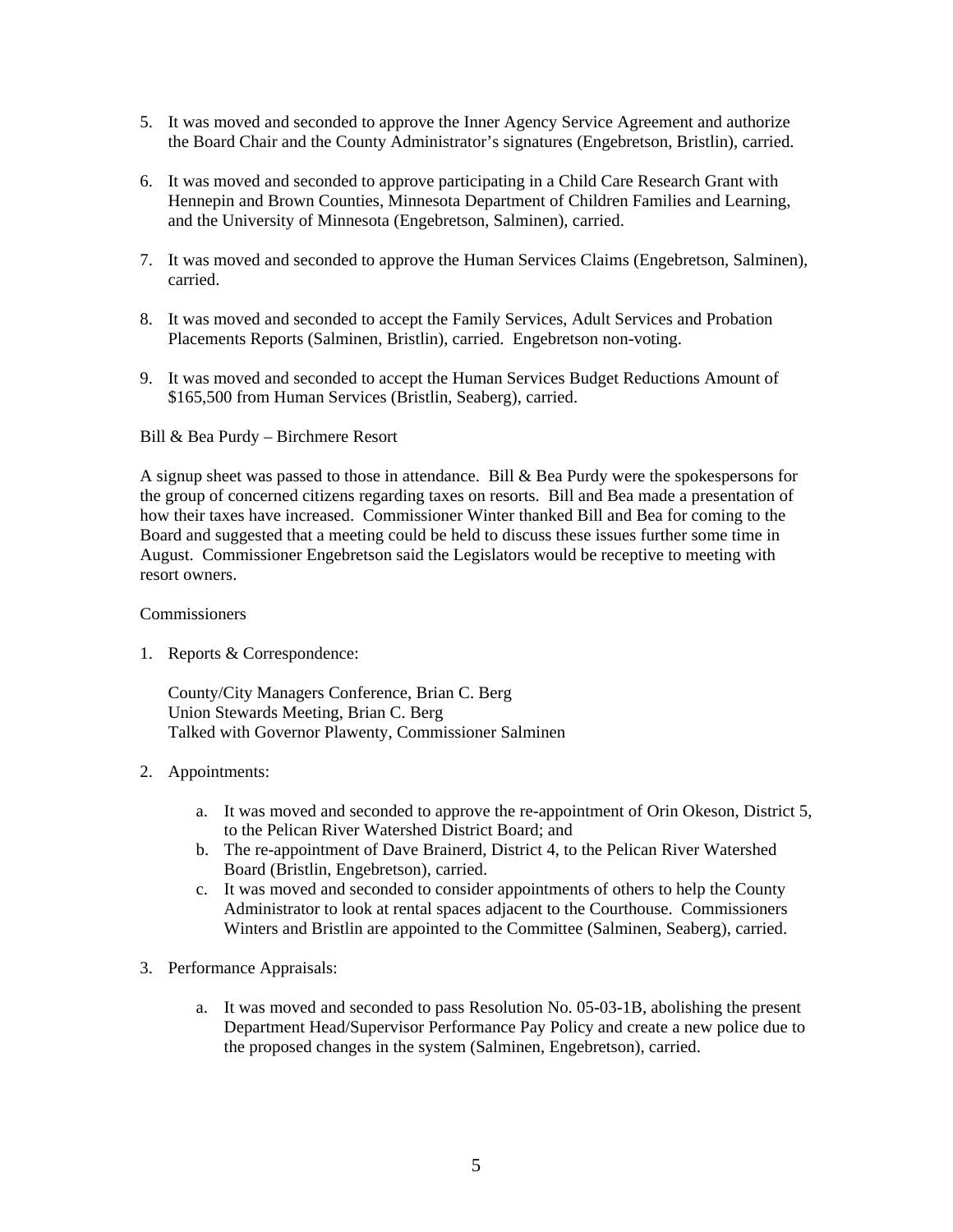- b. It was moved and seconded to pass Resolution No. 05-03-1C, establishing pay adjustment perimeters due to the newly created Department Head/Supervisor Performance Appraisal Policy (Salminen, Bristlin), carried.
- 4. It was moved and seconded to not allow or freeze any pay increases for county employees (Bristlin, Seaberg), motion was withdrawn. It was the Consensus of the Board that the County Administrator and Department Heads keep a watch on pay increases.
- 5. Emergency Management Grant Acceptance: It was moved and seconded to pass Resolution No. 05-03-1M, authorizing execution of a Sub-Grant agreement with the Division of Emergency Management and authorizing the Board Chair and the County Administrator to sign on behalf of Becker County (Salminen, Engebretson), carried.
- 6. It was moved and seconded to pass Resolution No. 05-03-1G, enacting a minimum fee charge of \$500, payable by the benefited person(s) or other entities to the Auditor's Office for placement in the Board of Commissioner's Budget (Salminen, Bristlin), carried.
- 7. It was moved and seconded to accept the resignation of Scott Wilson, Director, EDA/HRA Salminen, Bristlin), carried. Commissioner Winter requested a letter of appreciation be sent for work done and projects on-going.
- 8. Approved Meetings:
	- a. Any may attend a Summer Tour, MN Assoc of Watershed Districts, June  $19 21$ , 2003, St. Cloud (Salminen, Bristlin), carried.
	- b. Any may attend a Law Enforcement Sunday, May 18, 2003 at 10:30 a.m. (Salminen, Bristlin), carried.
	- c. It was moved and seconded to approve (2) Commissioners attendance at a meeting of the W.E Investment Group, Commissioners Salminen and Bristlin), carried.
- 9. It was moved and seconded to approve the 2003 Budget Reductions from the Extension Dept., amount of \$6,800; Multi-County, reduced to 2002 amount (Bristlin, Seaberg), carried.
- 10. Assessor/Personnel. It was moved and seconded to pass Resolution No. 05-03-1H, approving to fill the Chief Deputy Assessor Position through an internal posting and create and hire a part-time Property Tax Specialist II, due to a resignation and an organizational restructuring (Bristlin, Salminen), carried.
- 11. Assessor/Personnel. It was moved and seconded to pass Resolution No. 05-03-1I to approve the band/grade change for the Assessor Secretary do to the changes in job duties (Bristlin, Salminen), carried.

## Parks & Recreation

- 1. It was moved and seconded to approve a Personnel request for a Part-time Seasonal Tramway Operator (Engebretson, Bristlin), carried.
- 2. It was moved and seconded to pass Resolution No. 05-03-1D, supporting the Park and Recreation's application for funding through the State of Minnesota's Grant-in-aid (G-I-A) Snowmobile Trail Assistance Program (Seaberg, Salminen), carried.